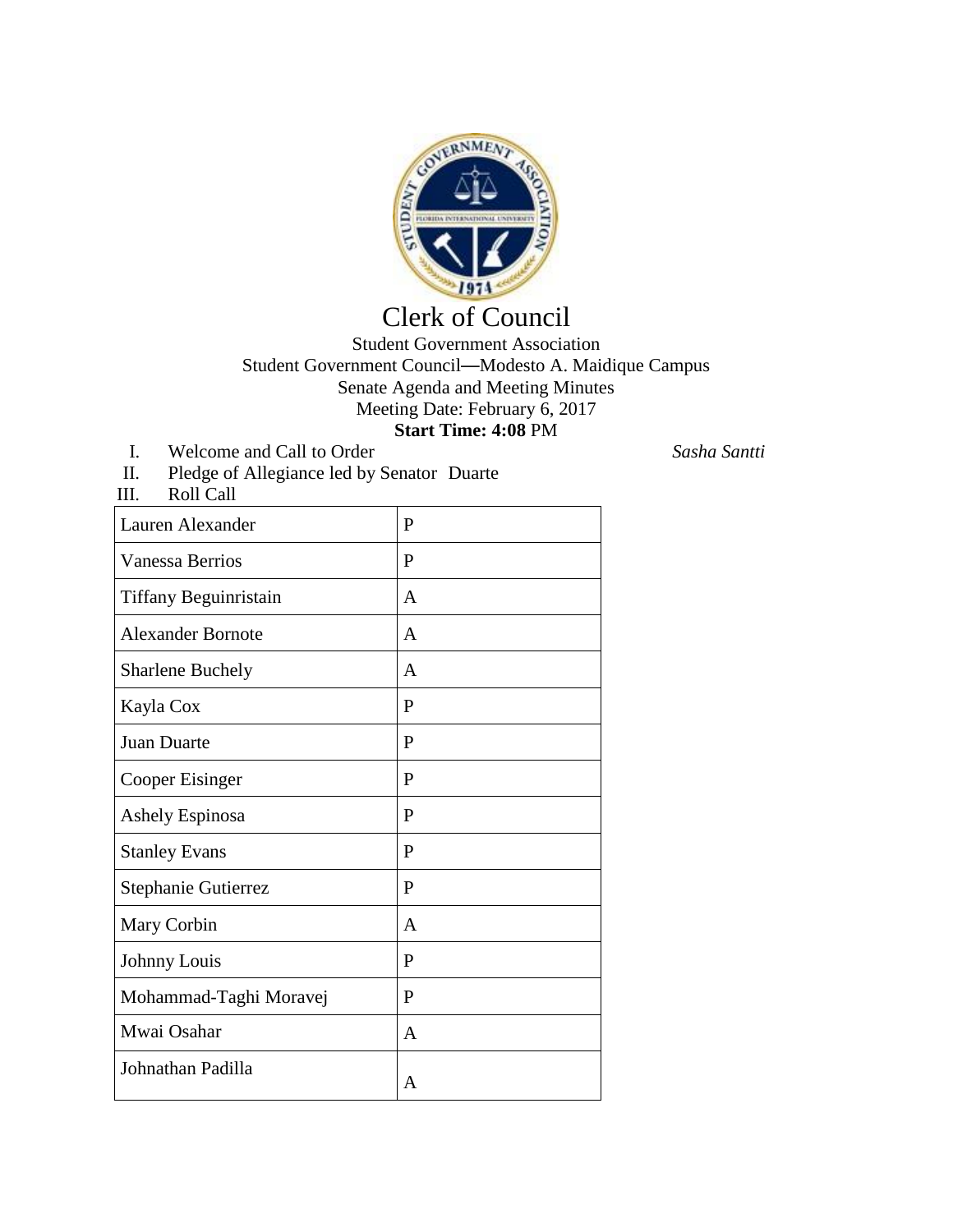| Jesus Pernia           | $\mathbf{P}$ |
|------------------------|--------------|
| <b>Monica Reyes</b>    | $\mathbf{P}$ |
| Gilbert Rodriguez      | A            |
| <b>Simran Sakraney</b> | P            |
| Rocio Taveras          | P            |
| Martin Villamizar      | Late         |
| Anjali Tripathi        | A            |
| Sasha Santti           | $\mathbf{P}$ |
| Peter Hernandez        | $\mathbf{P}$ |

## Old Business

- Approval of last weeks minutes
	- o Senator Eisinger moves to approve last weeks minutes, and senator Espinosa seconds, and motion passes

New Business:

- Judicial Board Presentation
	- o Senate would approve members of the judicial court
	- o Senate decides what positions are paid for

Announcements:

- Speaker
	- o Composites are tomorrow, February 7, all day!
		- **Location: SGA Conference room**
	- o Google Doc was sent out!
	- o We will be having students come in next week to give speeches for vacant senate seats.
- Speaker Pro-Temp
	- o Surveys Update
	- o If any of the committee chairs shave updates
- Internal
	- o All chairman, send in the minutes for all committee meetings
- Finance
	- o Will be meeting every Wednesday at 4 pm
- Rules an leg